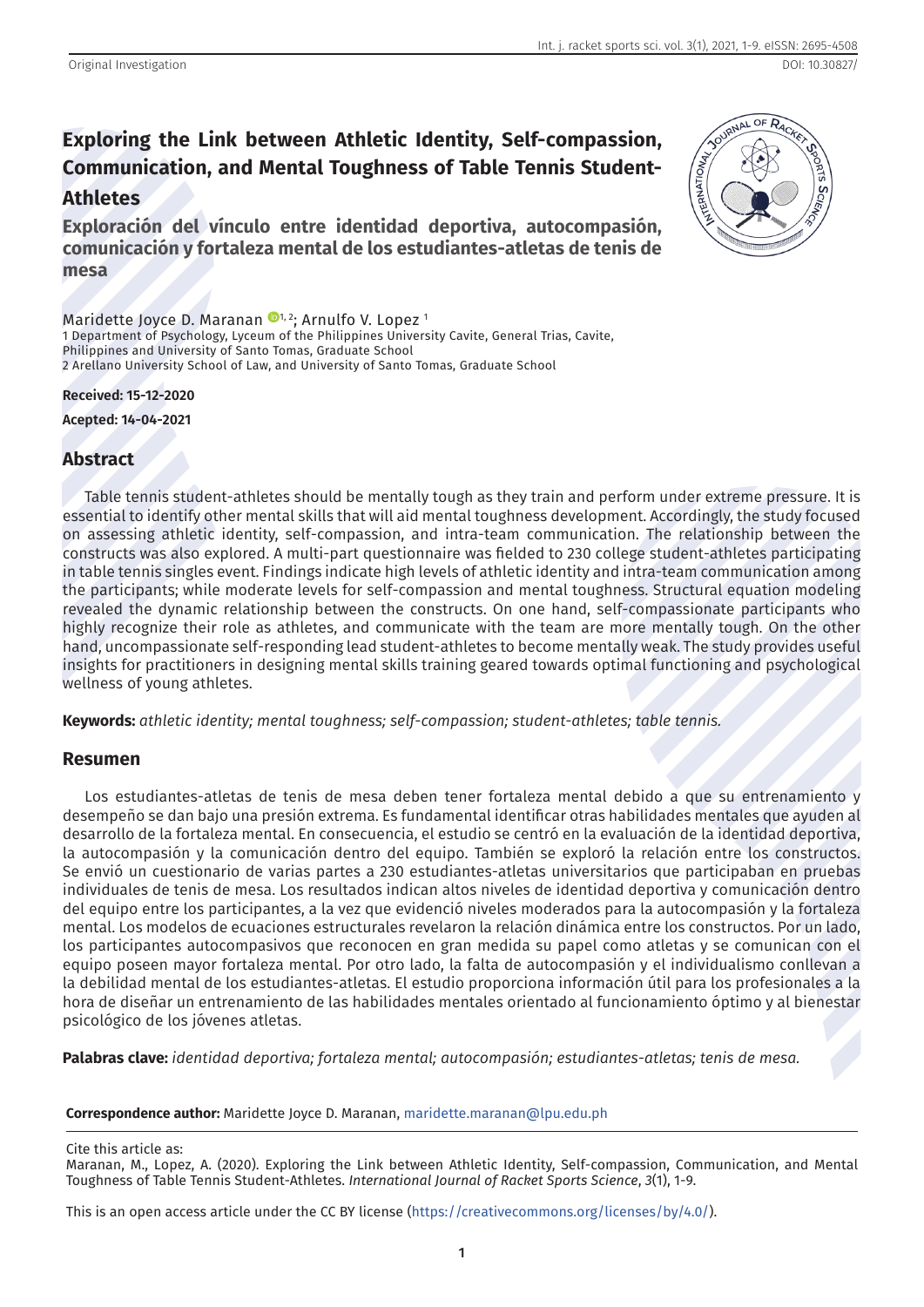## **INTRODUCTION**

Table tennis athletes perform under extreme pressure ([Ahsan & Mohammad, 2017](#page-6-1)). They are expected to render the play with high-intensity efforts, recover quickly between matches and rallies; and maintain cognitive function. The execution of goaldirected movements and specific motor skills, within a limited time frame, requires good planning and coordination ([Faber, Nijhuis-Van Der Sanden, Elferink-](#page-7-5)[Gemser, & Oosterveld, 2015;](#page-7-5) [Mansec, Pageaux, Nordez,](#page-7-6)  [Dorel, & Jubeau, 2018](#page-7-6); [Zagatto, Papoti, dos Reis, Beck,](#page-8-6)  [& Gobatto, 2014](#page-8-6)). Thus, the athletes should not only be conditioned physically but mentally as well ([Kondric,](#page-7-7)  [Zagatto, Sekulic, 2013\)](#page-7-7) – someone who embodies psychological qualities such as mental toughness [\(Chu,](#page-6-2)  [Chen, I. Chen, L. Huang, & Hung, 2011\)](#page-6-2). Mentally tough athletes are capable of efficiently performing again after a stressful experience. They face challenges headon with confidence, persistence, and control ([Sheard,](#page-8-7)  [Golby, & van Wersch, 2009\)](#page-8-7). Adversely, young athletes who play an individual sport have been reported to exhibit low self-confidence (Yilmaz, Top, Çelenk, Akil, & Kara, 2015). They are also prone to internalize various types of feedback like losing a match or pressure to perform ([Nixdorf, Frank, Hautzinger, & Beckmann,](#page-7-8)  [2013](#page-7-8)). This highlights the need to identify other mental skills that will help develop mental toughness among table tennis student-athletes.

According to [Vealey \(2012\),](#page-8-8) there are four types of mental skills needed to attain athletic success and address personal well-being – performance, personal development, foundation, and team skills. *Performance skills*, such as mental toughness, are crucial to skill execution. *Personal development skills*, like a clear self-concept, embody maturation indicators. *Foundation skills*, such as productive thinking, are fundamental sources found within the self. Team skills, such as team unity, produce an effective environment that facilitates the achievement of group objectives. The dynamics of these skills are also mirrored in athletic identity, self-compassion, and intra-team communication, respectively. Interestingly, studies have shown that some aspects of these skills may influence mental toughness.

Brewer and colleagues defined athletic identity as the "degree to which an individual identifies with the athletic role" ([Gapin & Petruzzello, 2011, p. 1002\)](#page-7-9). It has been noted that athletes with strong athletic identity set specific athletic goals. Goal setting gave them the reason to continue with their training and helped them identify themselves as athletes [\(Poucher &](#page-8-9)  [Tamminen, 2017\)](#page-8-9). This characteristic is also salient for mentally tough individuals who exhibit goal-directed behaviors [\(Gucciardi, 2017](#page-7-10)). In the qualitative study of [Connaughton, Hanton and Jones \(2010\),](#page-6-3) capacity beliefs and focus are intensified when athletes recognize their sense of accomplishment in sports participation. This indicates that the pleasant feelings associated with the athletic role can influence mental toughness.

Aside from athletic identity, mindfulness has been found to increase confidence to surpass challenges and general levels of mental toughness [\(Ajilchi et](#page-6-0)  [al., 2019;](#page-6-0) [Sheard, 2012\)](#page-8-0). It improved their attention, helped understand their feelings, reduced perceived stress, increased commitment in training routines, and facilitated behavioral and emotional regulation. Mindfulness is a characteristic of a self-compassionate individual coupled with kindness towards the self and recognition that they are not alone as they face adversities ([Krieger, Berger, & Holtforth, 2017\)](#page-7-0).

In a mental toughness training program, good communication skill has been identified as one of the areas that should be developed among athletes ([Pattison, 2011\)](#page-8-1). It can bring about unity (Sheryl & Bruce, 2005, as cited in [Muthiaine, 2014](#page-7-1)), which in turn, can promote mental toughness among team members (Fourie & Potgieter, 2001, as cited in [Young & Pearce,](#page-8-2)  [2011](#page-8-2)).

The Basic Psychological Needs Theory (BPNT) also provides further support on the influence of athletic identity, self-compassion, and intra-team communication on mental toughness. This theory states that an individual's psychological growth and development largely depend on the satisfaction of three needs – autonomy, competence, and relatedness ([Deci & Ryan, 2015](#page-7-2)). People whose needs are satisfied are more likely to work towards the attainment of their goals with consistent effort compared to those whose needs are restrained. The kind of perseverance described herein is a "behavioral signature" of mental toughness [\(Gucciardi, Peeling, Duckera, & Dawson, 2016](#page-7-3)  [p. 81\)](#page-7-3). Thus, it can be inferred that student-athletes whose needs are satisfied are tougher mentally. Accordingly, athletic identity, self-compassion, and intra-team communication may satisfy the three basic needs. [Ryan and Deci \(2012\)](#page-8-3) indicated that the main function of identity adoption (i.e athletic identity in the sports context) is to help fulfill basic psychological needs. Similarly, the concept of relatedness in BPNT also shares similarities with the common humanity dimension of self-compassion. Common humanity serves as an aid for athletes to perceive others who have similar experiences and facilitate acceptance of social support. It serves as a vital strategy to cope with setbacks such as poor performance, injury, or an unwanted outcome in a competition [\(Mosewich,](#page-7-4)  [Crocker, & Kowalski, 2014](#page-7-4)). Adopting effective intrateam communication strategies also fosters needs satisfaction. These consist of exchanging messages that orient, stimulate, and evaluate the performance of each member [\(Onag & Tepeci, 2014](#page-8-4)), which is akin to having an autonomy-supportive environment that is needed to satisfy the needs. By and large, BPNT posits that the satisfaction of the three basic psychological needs cultivates a more internalized behavior and self-determined motivation (Barbeau et al., 2009, as cited in [Reifsteck, Gill, & Labban, 2016\)](#page-8-5). The present study argued that this internalized behavior and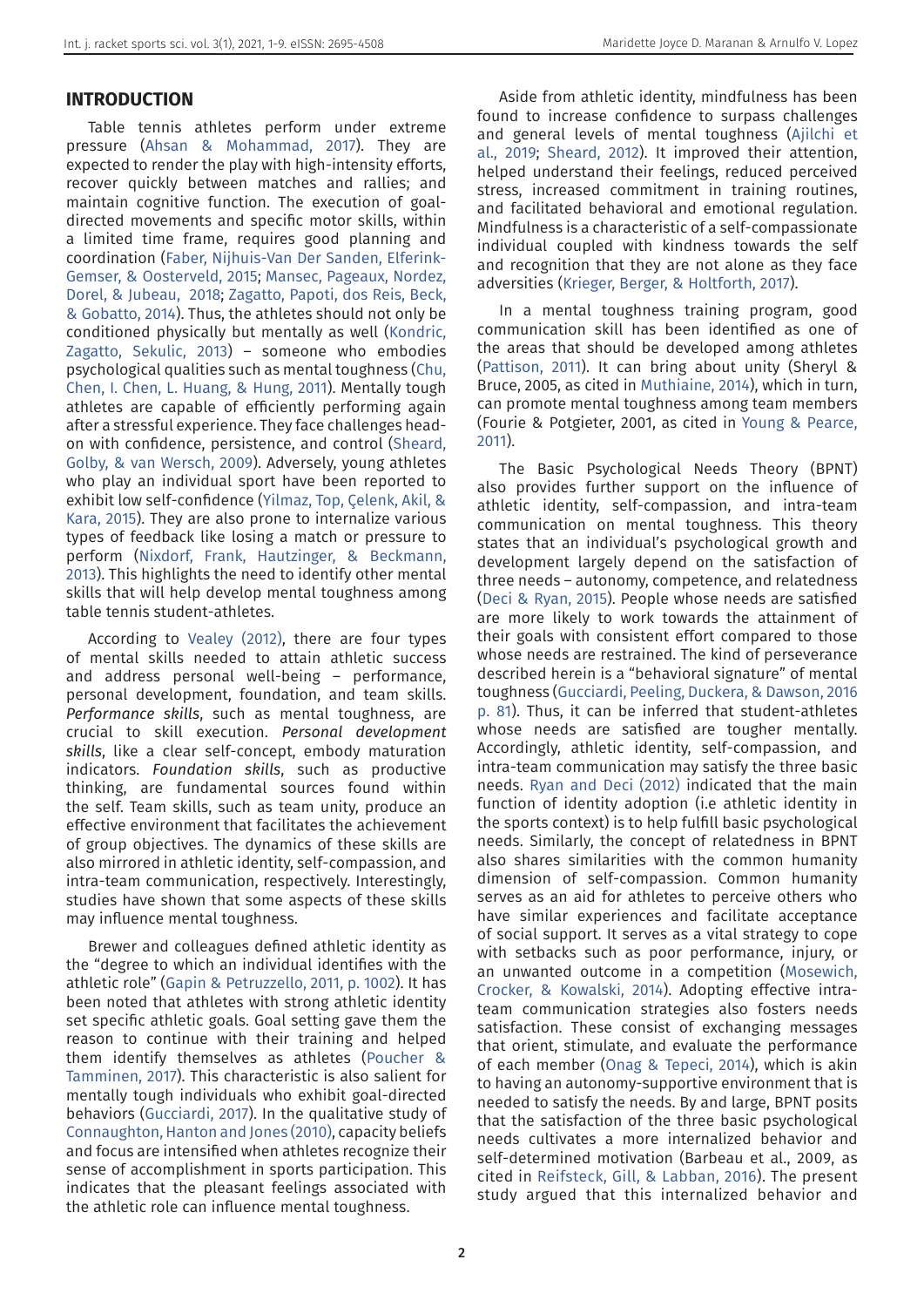self-determined motivation can be translated into mental toughness.

While traces can be found in the extant literature on how athletic identity, self-compassion, and intra-team communication may influence mental toughness, no research has been made to directly test their relationship. Also, there is scarcity in literature regarding the assessment of mental skills of table tennis student-athletes. To address these gaps, this study was pursued to (1) identify table-tennis studentathletes' level of athletic identity, self-compassion, intra-team communication, and mental toughness, and (2) test the relationship between the constructs. From the theoretical expectation and conceptual standpoint, the hypothesis, there is a significant relationship between the constructs, was tested ([Figure 1\)](#page-2-0).



<span id="page-2-0"></span>*Figure 1.* Hypothesized model showing the relationship between the constructs.

### **MATERIALS AND METHODS**

#### **Participants**

Participants were 230 college student-athletes (Mage= 20 years; SD=1) playing in table tennis singles event. Total population sampling was used as there is a limited number of student-athletes playing the said sport. They were selected from the 25 member schools of different athletic associations in the Philippines. More than half of the participants are male (57%, n=131). While most of them are in their first two years in tertiary education (1st year: 44%, n=102; and 2nd year: 36%, n=83), the majority started as junior studentathletes (89.6%, n=206). They have been playing table tennis for an average of 8 years (SD=3).

#### **Design and Procedures**

Descriptive and correlational designs were utilized in this study. Before collecting the data, approval was sought from the Institutional Ethics Review Committee of the [name of the institution; removed for anonymity]. Participants voluntarily signed an informed consent form that includes pertinent information about the study as well as their rights. The following modified questionnaires were utilized to measure the constructs (original developers granted permission to use and modify the instrument to include translation of statements to the local language; pilot testing was also conducted):

**Athletic Identity Measurement Scale-Plus (AIMS-Plus).** This scale was originally developed by [Cieslak](#page-6-4)  [\(2004\)](#page-6-4). It consists of 20 items and demonstrates good internal consistency ( $α=0.87$ ). Confirmatory factor analysis revealed acceptable indices (CMIN/df = 2.146, RMSEA=0.071, CFI=.902, IFI = .904) that support the original components of athletic identity – internal and external. The internal components include *Positive Affectivity* [good feelings in sport participation], *Selfidentity* [awarenes of the athletic role], and *Negative Affectivity* [negative reactions towards undesirable athletic outcomes]. The external components are *Exclusivity* [self-worth is gauged through sports participation] and Social Identity [awareness that others see him as an athlete]. Participants rated the items on a 7-point scale ranging from 1 (*strongly disagree*) to 7 (*strongly agree*).

**Self-compassion Scale (SCS).** Participants rated the 24 items on a 5-point scale where endpoints range from 1 (*almost never*) to 5 (*almost always*). Confirmatory factor analysis revealed indices that shows adequate fit for the two-factor self-compassion model of [Neff \(2003\)](#page-7-11)  – positive (CMIN/df = 1.458, RMSEA=0.045, CFI=.969, IFI  $= .970$ ) and negative (CMIN/df = 1.876, RMSEA=0.062, CFI=.945, IFI = .946). Positive self-compassion includes *Self-Kindness* [being kind and understanding to oneself], *Common Humanity* [acknowledgment that he is part of a larger community], and *Mindfulness* [neutrally embracing painful feelings/thoughts]. Negative self-compassion comprises of *Self-Judgment*  [making harsh/critical judgment about the self], Isolation [sees self as separate from people], and *Overidentification* [excessively ruminating over negative emotions/cognitions]. The scale demonstrates good internal consistency (*α*=.87).

**Scale of Effective Communication in Team Sports (SECTS-2).** This scale was developed by [Sullivan and](#page-8-10)  [Short \(2011\)](#page-8-10) and was used in this study to assess the three communication strategies used by the participants, namely: *Acceptance* [considers welfare and appreciates everyone], *Distinctiveness* [use of verbal and non-verbal communication tools that makes the group unique] and *Positive Conflict* [openly and calmly share thoughts, feelings, and disparities]. The three-factor model was subjected to confirmatory factor analysis and revealed acceptable fit indices (CMIN/df = 1.580, RMSEA=0.050, CFI=.981, IFI = .982). It also demonstrates good internal consistency ( $α=0.86$ ). A total of 11 items were rated by the participants on a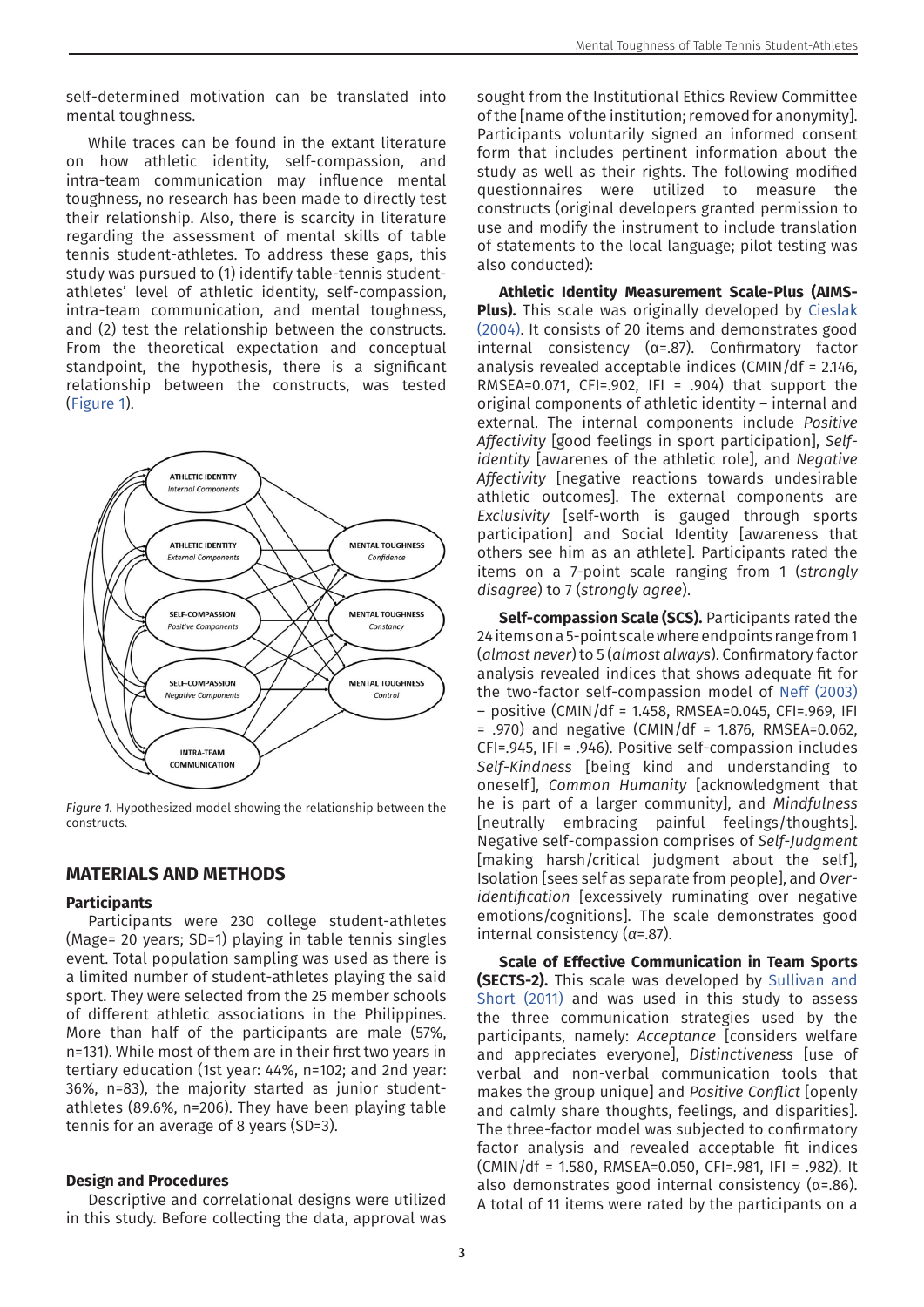7-point scale ranging from 1 (*hardly ever*) to 7 (*almost always*).

**Sports Mental Toughness Questionnaire (SMTQ).**  This scale was developed by [Sheard et al. \(2009\)](#page-8-7) and was used to measure the three components of mental toughness, namely: *Confidence* [capacity belief to attain goals and outperform opponents], *Constancy* [determination to commit to tasks], and *Control* [ability to manage emotions/behavior]. The results of confirmatory factor analysis showed indices of a good model fit (CMIN/df = 1.252, RMSEA=0.033, CFI=.982, IFI = .983), and Cronbach alpha revealed an acceptable reliability index ( $\alpha$ =.78). Participants rated 14 items on a 4-point scale, ranging from 1 (*not at all true*) to 4 (*very true*).

#### **Analysis**

Means and standard deviations were generated in SPSS 22.0 to determine the levels of athletic identity, self-compassion, intra-team communication, and mental toughness. Higher scores in the scales indicate higher levels in the measured construct. Structural Equation Modeling, through AMOS 24.0, was used to determine the relationship among the variables. Four common measures were utilized to assess the model's goodness of fit: chi-square/degrees of freedom (CMIN/ df), comparative fit index (CFI), incremental fit index (IFI), and root mean square error of approximation (RMSEA). [Carmines and McIver's \(1981\)](#page-6-5) ratio rule together with [Browne and Cudeck's \(1993\)](#page-6-6) criteria served as indicators of adequate fit: CMIN/df in the range of 2 to 1, CFI and IFI  $\ge$  .90, and RMSEA Score  $\le$ .08. The magnitude of the regression coefficients was interpreted using the guidelines offered by [Kline \(2005\)](#page-7-12): small effect for .10 values or less, a medium effect for values around .30, and .50 or above for a large effect.

#### **RESULTS**

#### **Descriptive Results**

Table tennis student-athletes in the study have high levels of athletic identity (*M=*57, SD=7). Both internal (*M=*73, SD=9) and external (*M=*40, SD=7) components received a high rating. Among the sub-components of athletic identity, positive affectivity received the highest mean rating (*M=*73, SD=9). Participants consider that their sport participation brings a positive impact on their lives and it makes them happy. Conversely, they exhibit moderate levels of social identity (*M=*18, SD=5). They strongly disagree that they participate in sport for recognition or fame.

The participants' self-compassion is found to be at moderate levels (*M=*3.33, SD=0.421). While they highly manifest positive self-compassion behaviors (*M=*3.94, SD=.574), they also show moderate levels of uncompassionate self-responding (*M=*3.35, SD=.861). They still feel inadequate when faced with failures and

takes them too seriously even if they can regulate their emotions well.

As for intra-team communication, they always use effective strategies (*M=*5.71, SD=.896). Acceptance (*M=*5.93, SD=.975) received the highest mean rating. They usually ensure that all team members are included when they communicate. They also trust each other.

Results also revealed that the table tennis studentathletes exhibit moderate levels of mental toughness (*M=*40, SD=6). They have high levels of confidence (*M=*19, SD=3) and constancy (*M=*7, SD=1 ) but their control is at moderate levels (*M=*15, SD=4). They do recognize their unique qualities as athletes. Nonetheless, they get anxious, angry, and frustrated when things do not go their way.

#### **Structural Equation Modeling Results**

The relationships between athletic identity, selfcompassion, intra-team communication, and mental toughness were analyzed through the use of Structural Equation Modeling (SEM)[. Figure 2](#page-4-0) shows the emerging model. It generated indices that demonstrate an adequate (CMIN/df = 1.785, RMSEA=0.059) and a very good fit (CFI=.902, IFI = .904).

In the model, the positive correlation between athletic identity, positive self-compassion, and intrateam communication can be noted. The interplay between these variables influences the mental toughness components in a positive light. The more student-athletes exhibit high levels of said skills, the more they become mentally tough. Standardized regression weights of .233, .405, and .256 were calculated for the direct impact of external athletic identity, positive self-compassion, and intra-team communication to the constancy component of mental toughness. The 48.2% variance in the table tennis student-athletes' constancy can be explained by these mental skills. A direct association can also be noted between external athletic identity (.265), positive selfcompassion (.464), and the confidence component of mental toughness. Nevertheless, an inverse relationship was revealed between negative selfcompassion and confidence (-.217). Uncompassionate behaviors are accounted for the 42.4% variance of the student-athletes' confidence. It can also be noted from the figure that uncompassionate self-responding (-.737), while not related to other constructs, negatively influences the control component of mental toughness and can be accounted for its 54.3% variance.

The figure also shows that the internal component of athletic identity is not directly associated to any of the components of mental toughness but it is related to external athletic identity (.845), positive selfcompassion (.490), and intra-team communication (.403). This indicates the indirect relationship between internal athletic identity and mental toughness.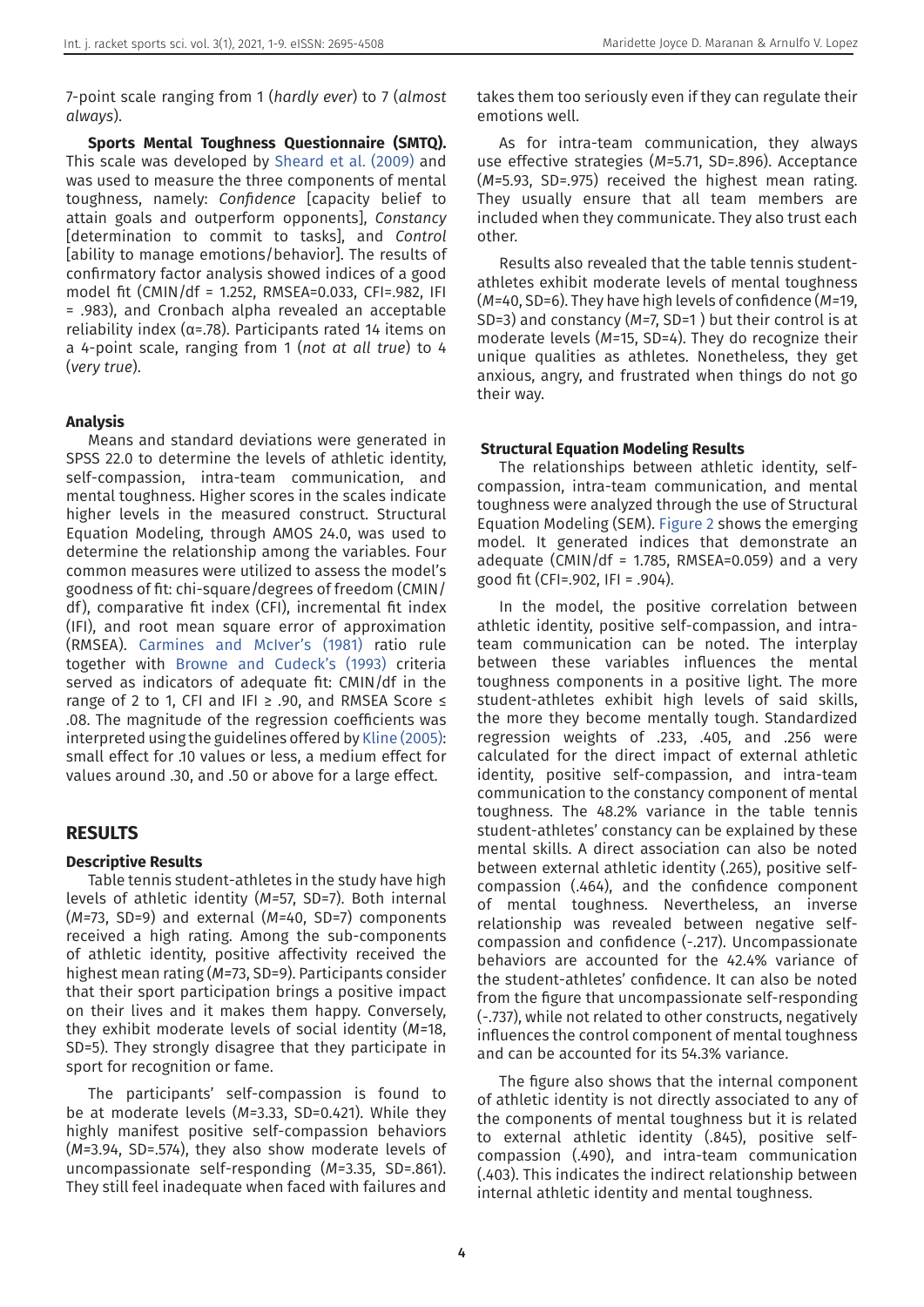

<span id="page-4-0"></span>*Figure 2.* Results of structural equation modeling showing standardized estimates of the proposed model with regression coefficients significant at p<0.05, \*p<0.01.

Generally, the model revealed the medium to a large direct and indirect effect of the components of athletic identity, self-compassion, and intrateam communication on mental toughness. Among these mental skills, negative self-compassion can be considered as the most influential construct that affects mental toughness followed by positive selfcompassion. These results show the acceptance of the hypothesis raised in the study.

### **DISCUSSION**

The objectives of the present study were twofold. The first objective was to assess the levels of athletic identity, self-compassion, intra-team communication, and mental toughness among the participants. It was found out that table tennis student-athletes have high levels of athletic identity and intra-team communication, while moderate levels for selfcompassion and mental toughness.

The high levels of athletic identity among the participants may be attributed to the fact that they are involved in sports at an early age. Some of them started playing table tennis since they were kids and most of them are student-athletes since high school. In the sports context, identity as an athlete starts to form during high school. At this stage, studentathletes recognize the need for time and psychological commitment to become successful in the field. When they reach college, their identities become crystallized as they strongly identify with their athletic role (Johnson & Migliaccio, 2009, as cited in [Heird & Steinfeldt, 2013](#page-7-13)). Their early sports involvement could also explain their frequent use of effective communication strategies. They are trained on how to properly connect with others. Sports is a highly interactive activity where

athletes can interact with various individuals, these include but are not limited to their teammates, coaches, and the audience. It is a great avenue for young individuals to learn good communication skills. Some studies have demonstrated the ability of sports to develop communication efficacy [\(Ishak, 2017](#page-7-14)).

The moderate levels of mental toughness may be due to their inability to control emotions and direct behavior at times of difficulties. While they are confident about their abilities and are committed to their goals, they still worry about their performance. This anxiety leads to their inability to focus well during sports performance ([Chen, I. Chang, Hung, Chen, L.](#page-6-7)  [& Hung et al., 2010\)](#page-6-7). They become preoccupied with poor skill execution instead of finding ways on how to improve their tactics. This is consonant with the study of [Martinent and Ferrand \(2009\)](#page-7-15) where they found the facilitating and debilitating roles of emotions among table tennis athletes. Anxiety and other emotions (e.g. anger and hope) brought about positive influences, but these also reduced their concentration, motivation, and confidence. These emotions also brought forth maladaptive behaviors, like committing errors and illtimed forceful strokes. Similarly, table tennis athletes who are inclined to either express anger outwardly or suppress angry feelings are considered to exhibit poor psychological adjustment (González-García & Martinent, 2020). These findings demonstrate that emotions, if not managed well, can affect the mental state and performance of athletes. The difficulty of the participants to control their emotions is confirmed by their moderate levels of self-compassion. They sometimes overidentify, isolate, and judge themselves when faced with adversity. These confirm the need to develop the mental skills of table tennis studentathletes, particularly self-compassion and mental toughness.

In light of the aforementioned findings, it is important to identify constructs that are related to them. This is the focus of the second objective of the study. Findings revealed that student-athletes who prioritize their sport and cognizant of their social roles are more responsible, committed, and confident. This can be attributed to the sense of obligation that athletes may feel as they continue to participate in sport ([Scanlan, T., Chow, Sousa, Scanlan, L., & Knifsend,](#page-8-11)  [2016\)](#page-8-11). It is imperative for them to continuously and consistently plan and perform tasks that would make them better. This is because sport defines their dayto-day lives and people see them as athletes. The external forces that complete their athletic identity shape their sporting attitude. They try to seek the ideals attached to being an athlete – making sure that they attend to the social roles and expectations. As they do this, the more people will recognize them, and the more that they would feel that they belong to a community that supports them as athletes. One of these communities is their team. As they feel accepted in this group, they will not hesitate to communicate with them. This creates a positive team atmosphere.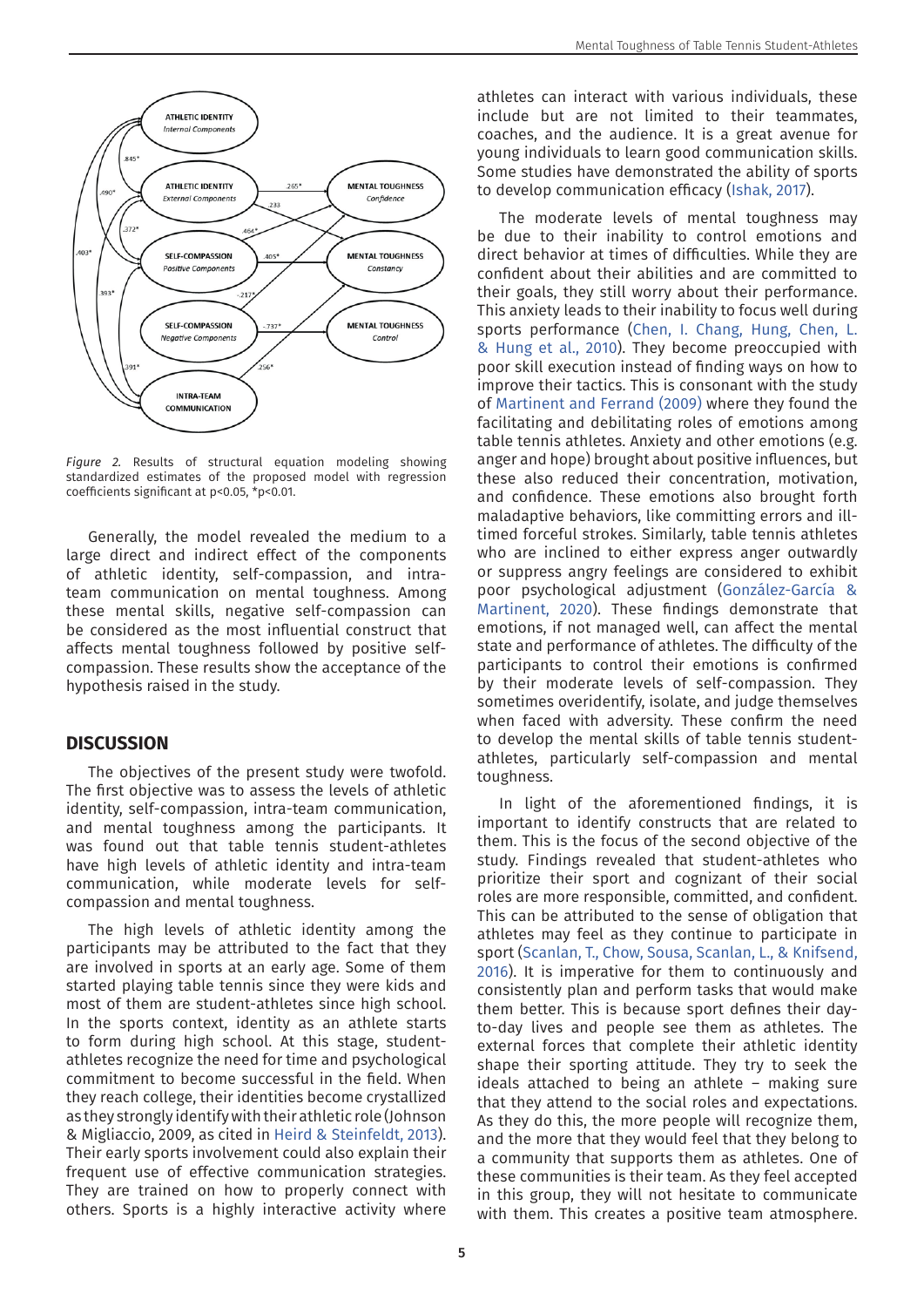Athletes are more likely to evaluate stressors as challenging experiences if they feel free to express their feelings, can receive guidance, and fulfill demands with support from others. [\(Ntoumanis, Edmunds,](#page-7-16)  [& Duda, 2009](#page-7-16)). They will engage more in volitional behaviors to improve and accomplish their goals as they feel the support of the team. This support can lead to their commitment to perform well. They will spend more time in sporting activities, which in turn may strengthen capacity beliefs. [Beaumont, Maynard](#page-6-8)  [and Butt \(2015\)](#page-6-8) noted that one way to develop and maintain confidence in sport is through the awareness of the athlete's unique strength and how to utilize it to his advantage. This awareness will only materialize if student-athletes will work together with the team during training and competition. Continuous team interaction also enables the formation of identities and prompts the differentiation of self from others (Anderson & Coleman, 2008, as cited in [Da Silva et al.,](#page-7-17)  [2016](#page-7-17)). Thus, student-athletes who engage more with the team will have more opportunities to identify their unique abilities that will later define their confidence. These lend credence to the notion that the sporting abilities of the athletes are reinforced by society as they perform their obligations ([Beamon, 2012\)](#page-6-9).

Nevertheless, external athletic identity and intrateam communication are not the only constructs that can influence mental toughness. Findings show that those who exhibit higher levels of positive selfcompassion have higher levels of confidence and constancy as well. [Karanika and Hogg \(2016\)](#page-7-18) indicated that self-compassionate individuals are not defensive and strive to take a clear picture of their strengths and weakness. As indicated earlier, the acknowledgment of one's capacities is the first step in boosting one's confidence. Likewise, athletes who are capable of accepting their weaknesses with kind understanding and balanced awareness are more likely to become committed to their goals. This is because they can nurture and make themselves better in a safe and non-judgmental environment [\(Breines & Chen, 2012](#page-6-10)). Consequently, those who judge themselves harshly cast doubts on their inherent abilities. They will not be able to fully recognize their competence as their minds are clouded with their flaws and inadequacies. Uncompassionate self-responding does not only influence confidence in a negative light. It also affects the athlete's control. The more studentathletes become self-critical, feels isolated, and are preoccupied with their negative thoughts and feelings, the more that they lose their control. They are consumed by their pessimistic attitude towards themselves and are wrapped up by emotions that are harmful to sports performance. They are unable to focus on their tactics and techniques. These findings are clear indications that self-compassion provides young individuals a "secure, positive sense of self" ([Barry, Loflin, & Doucette, 2015](#page-6-11)) and its opposite will lead to a thwarted perception of their potentials making them mentally weak.

Interestingly, negative self-compassion is not directly related to athletic identity, positive selfcompassion, and intra-team communication. This finding provides mixed support for the study of [Neff](#page-7-19)  [et al. \(2018\)](#page-7-19). On one hand, the present study shows that the two components of self-compassion are not interrelated – they are considered as two separate units; this is in contrast to the contention of [Neff et al.](#page-7-19)  [\(2018\)](#page-7-19). On the other hand, this study does acknowledge the varying influence of both components on specific outcomes. The emerging model revealed that positive self-compassion is correlated to athletic identity and intra-team communication and has a medium impact on confidence and constancy. On the contrary, negative self-compassion has a large effect on the control component of mental toughness and is not related to athletic identity and intra-team communication. Taking these into consideration, each component of selfcompassion should be given focus when developing the mental skills of table tennis student-athletes. Positive self-compassion should be maintained at high levels while reducing negative self-compassion.

Considering the importance of compassionate selfresponding, it is noteworthy to examine its positive relationship with intra-team communication. The more student-athletes engage in effective communication, the more that they nurture a positive atmosphere where they can openly discuss performance issues/ concerns. This will then prompt them to become kind to themselves as they are aware that there are people who are ready to accept them whatever their performance outcomes are. They will feel that they are not alone in their endeavors. The sense of belonging that they experience from the team makes them feel more connected to others. This positive experience can prompt student-athletes to accept, respect, and trust their team as well.

It is also important to point out the indirect influence of internal athletic identity on mental toughness. It further substantiates the notion of satisfying all the basic needs including relatedness to make student-athletes mentally tough. The internal component of athletic identity, taken alone, deals with self-evaluation and interpretation of the athlete without the influence of society. Thus, internal athletic identity cannot directly affect mental toughness as the presence of others is considered essential in making an athlete mentally tough. As Galli and Vealey (2008, as cited in [Mahoney, Ntoumanis, Mallett, & Gucciardi,](#page-7-20)  [2014](#page-7-20)) noted, athletes are motivated to recalibrate their performance level, functioning, and development in the presence of social support. They can adapt well amidst difficulties if they feel the connection to a wider social fabric – a dimension tapped by external athletic identity, positive self-compassion, and intrateam communication. Aside from this, it should also be noted that some internal components of athletic identity have a contradictory influence on the anxiety of table tennis athletes. A clear self-concept decreases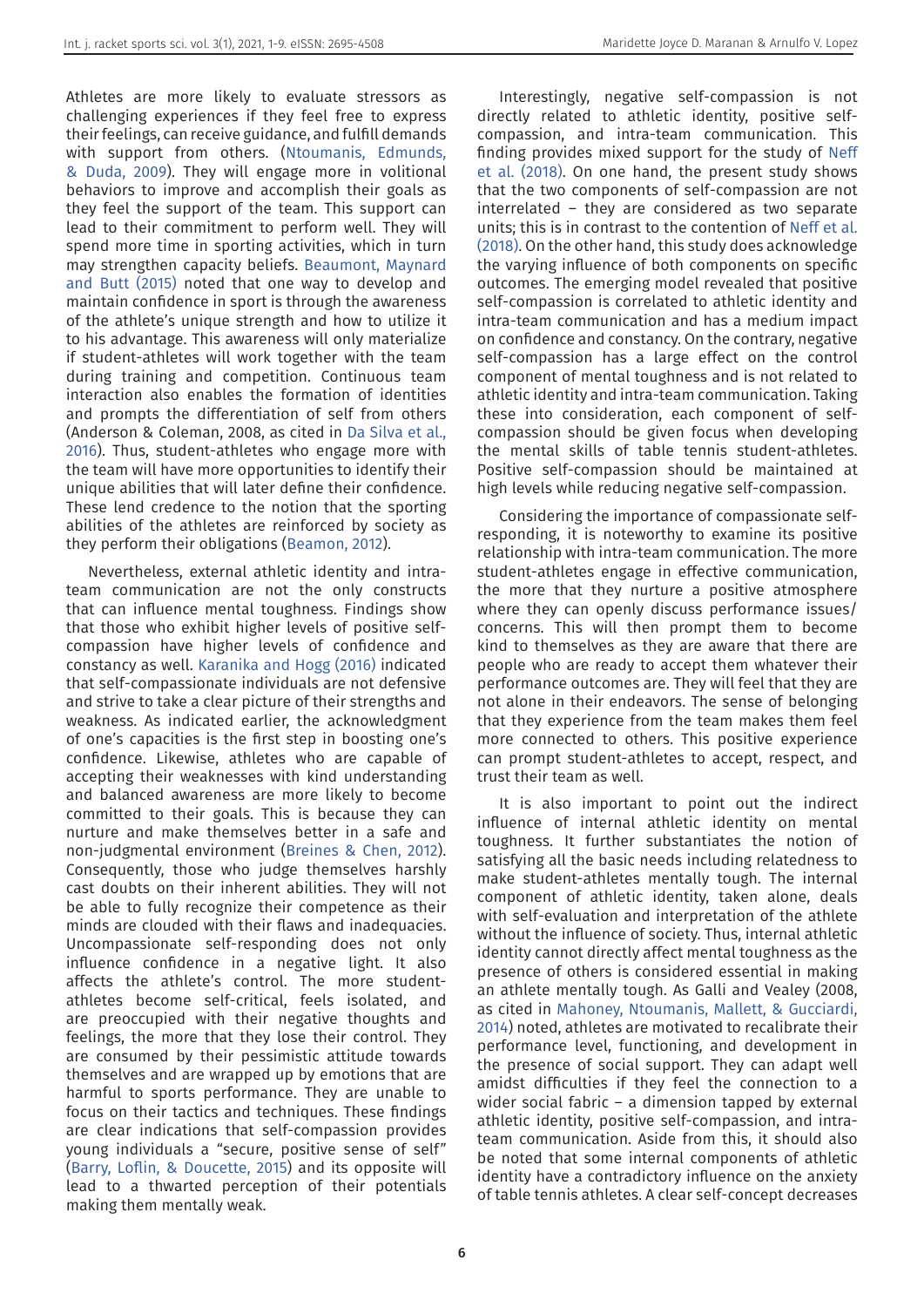anxiety, which may help them cope with challenges, but high levels of negative affectivity can elevate it (Masten, Tušak, & Faganel, 2006). Thus, having high levels of internal athletic identity may not directly influence the ability of the athletes to face challenges head-on. Nevertheless, it is worth noting that internal athletic identity was taken here as a collective construct. Breaking down its components may provide alternative results on its influence on mental toughness.

While the study offers insights on which mental skills are to be developed among these young table tennis athletes, some limitations should be noted. One of which is the self-report measures that were utilized and may have resulted in biased ratings of the constructs. Also, due to the sampling used in the study, few of the participants recently joined the team and have limited experience as student-athletes. Future research may consider using additional measures to confirm the results and consider playing years in the inclusion criteria. Comparison of the mental skills according to a variety of profiles (e.g. age, number of years as student-athletes, etc.) may also yield interesting results that could aid in developing suitable training programs for these athletes. Extending the study to include other individual and team sports may also provide a more conclusive finding on the link between athletic identity, self-compassion, intra-team communication, and mental toughness.

# **CONCLUSION**

The findings provide evidence that the mental skills capable of satisfying psychological needs can make table tennis student-athletes mentally tough. The dynamic link that exists among the skills calls sports practitioners to be judicious in developing mental toughness. In light of the findings, it is recommended to improve the levels of mental toughness by tapping on athletic identity, intra-team communication, and self-compassionate behaviors. Among these, the focus should be given to self-compassion. It should be noted that training student-athletes to engage more in selfcompassionate behaviors will not lead to addressing uncompassionate self-responding. Thus, the latter should be treated as a separate construct needing more attention as it can greatly influence mental toughness negatively. Table tennis student-athletes should not only learn how to be self-compassionate but should also know how to hold back or at least lessen the uncompassionate behavior towards the self.

# **REFERENCES**

<span id="page-6-1"></span>Ahsan, M., & Mohammad, A. (2017). Mental toughness as a determinant factor of performance in table tennis. *European Journal of Physical Education and Sport Science*, *3*(12), 194–203. [https://doi.](https://doi.org/10.5281/zenodo.1092745) [org/10.5281/zenodo.1092745](https://doi.org/10.5281/zenodo.1092745)

- <span id="page-6-0"></span>Ajilchi, B., Amini, H. R., Reza, H., Ardakani, Z. P., Zadeh, M. M., & Kisely, S. (2019). Applying mindfulness training to enhance the mental toughness and emotional intelligence of amateur basketball players. *Australasian Psychiatry*, *27*(3), 291–296. [https://doi.](https://doi.org/10.1177/1039856219828119
) [org/10.1177/1039856219828119](https://doi.org/10.1177/1039856219828119
)
- <span id="page-6-11"></span>Barry, C., Loflin, D., & Doucette, H. (2015). Adolescent self-compassion: Associations with narcissism, selfesteem, aggression, and internalizing symptoms in at-risk males. *Personality and Individual Differences*, *77*, 118–123. [http://dx.doi.org/10.1016/j.](http://dx.doi.org/10.1016/j.paid.2014.12.036
) [paid.2014.12.036](http://dx.doi.org/10.1016/j.paid.2014.12.036
)
- <span id="page-6-9"></span>Beamon, K. (2012). "I'm a baller": Athletic identity foreclosure among African-American former student-athletes. *Journal of African American Studies*, *6*(1), 195–208. [https://doi.org/10.1007/](https://doi.org/10.1007/s12111-012-9211-8
) [s12111-012-9211-8](https://doi.org/10.1007/s12111-012-9211-8
)
- <span id="page-6-8"></span>Beaumont, C., Maynard, I. W., & Butt, J. (2015). Effective ways to develop and maintain robust sport-confidence: Strategies advocated by sport psychology consultants. *Journal of Applied Sport Psychology*, *27*(3), 301-318. [https://doi.org/10.1080/](https://doi.org/10.1080/10413200.2014.996302 
) [10413200.2014.996302](https://doi.org/10.1080/10413200.2014.996302 
)
- <span id="page-6-10"></span>Breines, J. G., & Chen, S. (2012). Self-compassion increases self-improvement motivation. *Personality and Social Psychology Bulletin*, *38*(9), 1133–1143. <https://doi.org/10.1177/0146167212445599>
- <span id="page-6-6"></span>Browne, M.W., & Cudeck, R. (1993). Alternative ways of assessing model fit. In K. A. Bollen & J. S. Long (Eds.), *Testing structural equation models* (pp. 136–162). Sage.
- <span id="page-6-5"></span>Carmines, E. G., & McIver, J.P. (1981). Analyzing models with unobserved variables. In G. W. Bohrnstedt & E. F. Borgatta (Eds.), *Social measurement: Current issues* (pp. 65-115). Sage.
- <span id="page-6-7"></span>Chen, I. T., Chang, C. W., Hung, C. L., Chen, L. C., & Hung, T. M. (2010). Investigation of underlying psychological factors in elite table tennis players. *International Journal of Table Tennis Sciences*, *6*, 48-50.
- <span id="page-6-2"></span>Chu, C. Y., Chen, I. T., Chen, L. C., Huang, C. J., & Hung, T. M. (2011, May 5-7). Sources of psychological states related to peak performance in elite table tennis player. *International Journal of Table Tennis Sciences*, *7*, 84–88.
- <span id="page-6-4"></span>Cieslak, T. J., II. (2004). *Describing and measuring the athletic identity construct: Scale development and validation* [Doctoral Dissertation, Ohio State University]. Retrieved from [https://www.ohiolink.](https://www.ohiolink.edu/) [edu/](https://www.ohiolink.edu/)
- <span id="page-6-3"></span>Connaughton, D., Hanton, S., & Jones, G. (2010). The development and maintenance of mental toughness in the World's Best Performers. *The Sport Psychologist*, *24*(2), 168–193. [https://doi.org/10.1123/](https://doi.org/10.1123/tsp.24.2.168) [tsp.24.2.168](https://doi.org/10.1123/tsp.24.2.168)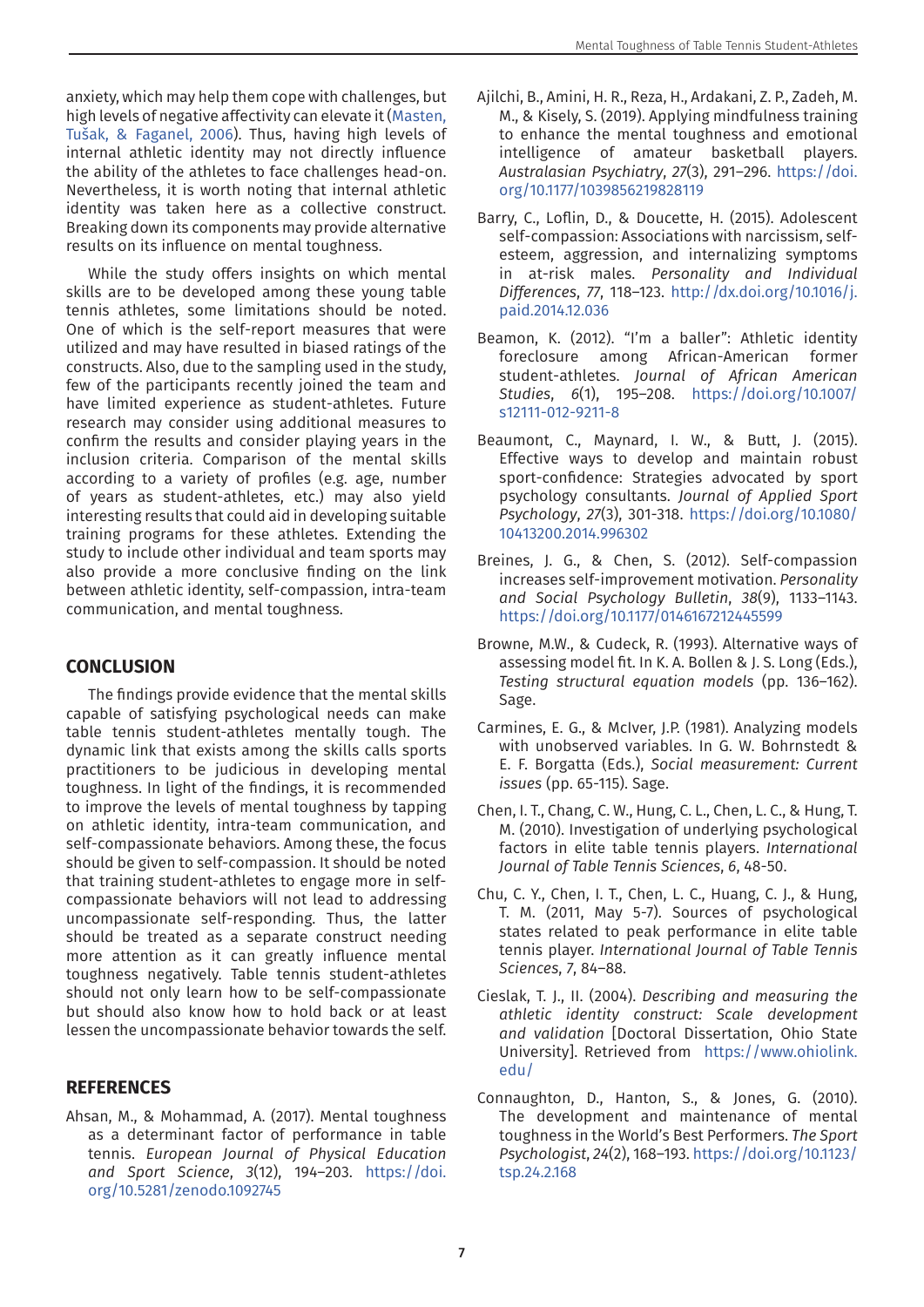- <span id="page-7-17"></span>Da Silva, W. R., Ferrari, E. P., Medeiros, T. E., de Freitas, K. T., Tkac, C. M., & Cardoso, F. L. (2016). "Athletic Identity Measurement Scale": Translation, adaptation, and validation for Brazil. *Motriz, Rio Claro*, *22*(1), 42-47. [http://dx.doi.org/10.1590/S1980-](http://dx.doi.org/10.1590/S1980-65742016000100006) [65742016000100006](http://dx.doi.org/10.1590/S1980-65742016000100006)
- <span id="page-7-2"></span>Deci, E. L., & Ryan, R. M. (2015). Self-determination theory. In J. D. Wright (Ed.), *International Encyclopedia of the Social & Behavioral Sciences Volume* (2nd ed., vol. 21, pp. 486-491). Elsevier.
- <span id="page-7-5"></span>Faber, I. R., Nijhuis-Van Der Sanden, M. W., Elferink-Gemser, M. T., & Oosterveld, F. G. (2015). The Dutch motor skills assessment as tool for talent development in table tennis: A reproducibility and validity study. *Journal of Sports Sciences*, *33*(11), 1149–1158. [https://doi.org/10.1080/02640414.2014.9](https://doi.org/10.1080/02640414.2014.986503) [86503](https://doi.org/10.1080/02640414.2014.986503)
- <span id="page-7-9"></span>Gapin, J., & Petruzzello, S. J. (2011). Athletic identity and disordered eating in obligatory and non-obligatory runners. *Journal of Sports Sciences*, *29*(10), 1001- 1010.<https://doi.org/10.1080/02640414.2011.571275>
- González-García, H., & Martinent, G. (2020). Perceived anger profiles in table tennis players: Relationship with burnout and coping. *Psychology of Sport and Exercise*, *50*, 101743. [https://doi.org/10.1016/j.](https://doi.org/10.1016/j.psychsport.2020.101743) [psychsport.2020.101743](https://doi.org/10.1016/j.psychsport.2020.101743)
- <span id="page-7-10"></span>Gucciardi, D. (2017). Mental toughness: Progress and prospects. *Current Opinion in Psychology*, *16*, 17–23. <https://doi.org/10.1016/j.copsyc.2017.03.010>
- <span id="page-7-3"></span>Gucciardi, D., Peeling, P., Duckera, K.J., & Dawson, B. (2016). When the going gets tough: Mental toughness and its relationship with behavioural perseverance. *Journal of Science and Medicine in Sport*, *19*(1), 81– 86.<https://doi.org/10.1016/j.jsams.2014.12.005>
- <span id="page-7-13"></span>Heird, B. E., & Steinfeldt, J. A. (2013). An interpersonal psychotherapy approach to counseling studentathletes: Clinical implications of athletic Identity. *Journal of College Counseling*, *16*(2), 143-157. [https://](https://doi.org/10.1002/j.2161-1882.2013.00033.x) [doi.org/10.1002/j.2161-1882.2013.00033.x](https://doi.org/10.1002/j.2161-1882.2013.00033.x)
- <span id="page-7-14"></span>Ishak, A. W. (2017). Communication in sports teams: A review. *Communication Research Trend*, *36*(4), 1-38.
- <span id="page-7-18"></span>Karanika, K. & Hogg, M. (2016). Being kind to ourselves: Self-compassion, coping, and consumption. *Journal of Business Research*, *69*(2), 760–76. [https://doi.](https://doi.org/10.1016/j.jbusres.2015.07.042) [org/10.1016/j.jbusres.2015.07.042](https://doi.org/10.1016/j.jbusres.2015.07.042)
- <span id="page-7-12"></span>Kline, R. B. (2005). *Principles and practice of structural equation modeling* (2nd ed.). The Guilford Press.
- <span id="page-7-7"></span>Kondric, M., Zagatto, A. M., & Sekulic, D. (2013). The physiological demands of table tennis: A review. *Journal of Sports Science and Medicine*, *12*(3), 362– 370.
- <span id="page-7-0"></span>Krieger, T., Berger, T., & Holtforth, M. (2017). The relationship of self-compassion and depression: Cross-lagged panel analyses in depressed patients

after outpatient therapy. *Journal of Affective Disorders*, *202*, 39–45. [https://doi.org/10.1016/j.](https://doi.org/10.1016/j.jad.2016.05.032) [jad.2016.05.032](https://doi.org/10.1016/j.jad.2016.05.032)

- <span id="page-7-20"></span>Mahoney, J., Ntoumanis, N., Mallett, C., & Gucciardi, D. (2014). The motivational antecedents of the development of mental toughness: A selfdetermination theory perspective. *International Review of Sport and Exercise Psychology*, *7*(1), 184– 197. <https://doi.org/10.1080/1750984X.2014.925951>
- <span id="page-7-6"></span>Mansec, Y. L., Pageaux, B., Nordez, A., Dorel, S., & Jubeau, M. (2018) Mental fatigue alters the speed and the accuracy of the ball in table tennis. *Journal of Sports Sciences*, *36*(23), 2751-2759. [https://doi.org](https://doi.org/10.1080/02640414.2017.1418647) [/10.1080/02640414.2017.1418647](https://doi.org/10.1080/02640414.2017.1418647)
- <span id="page-7-15"></span>Martinent, G., & Ferrand, C. (2009). A naturalistic study of the directional interpretation process of discrete emotions during high-stakes table tennis matches. *Journal of Sport and Exercise Psychology*, *31*, 318– 336. <https://doi.org/10.1123/jsep.31.3.318>
- Masten, R., Tušak, M., & Faganel, M. (2006). Impact of identity on anxiety in athletes. *Kinesiology*, *38*(2), 126–134.
- <span id="page-7-4"></span>Mosewich, A., Crocker, P., & Kowalski, K. (2014). Managing injury and other setbacks in sport: Experiences of (and resources for) high-performance women athletes. *Qualitative Research in Sport, Exercise and Health*, *6*(2), 182–204. [https://doi.org/10.1080/21596](https://doi.org/10.1080/2159676X.2013.766810) [76X.2013.766810](https://doi.org/10.1080/2159676X.2013.766810)
- <span id="page-7-1"></span>Muthiaine, M. C. (2014). *Relationship between team cohesion and sports performance among basketball teams in the 2010 National League in Kenya*  (Master's thesis, Kenyatta University). Retrieved from <https://ir-library.ku.ac.ke>
- <span id="page-7-11"></span>Neff, K. D. (2003). Self-Compassion: An alternative conceptualization of a healthy attitude toward oneself. *Self and Identity*, *2*(2), 85–101. [https://doi.](https://doi.org/10.1080/15298860309032) [org/10.1080/15298860309032](https://doi.org/10.1080/15298860309032)
- <span id="page-7-19"></span>Neff, K. D., Long, P., Knox, M. C., Davidson, O., Kuchar, A., Costigan, A., Williamson, Z., Rohleder, N., Tóth-Király, I., & Breines, J. G. (2018). The forest and the trees: Examining the association of self-compassion and its positive and negative components with psychological functioning. *Self and Identity*, *17*(6), 627–645. [https://doi.org/10.1080/15298868.2018.143](https://doi.org/10.1080/15298868.2018.1436587) [6587](https://doi.org/10.1080/15298868.2018.1436587)
- <span id="page-7-8"></span>Nixdorf, I., Frank, R., Hautzinger, M., & Beckmann, J. (2013). Prevalence of depressive symptoms and correlating variables among German elite athletes. *Journal of Clinical Sport Psychology, 7*(1), 313–326. <https://doi.org/10.1123/jcsp.7.4.313>
- <span id="page-7-16"></span>Ntoumanis, N., Edmunds, J., & Duda, J. L. (2009). Understanding the coping process from a selfdetermination theory perspective. *British Journal of Health Psychology*, *14*(2), 249–260. [https://doi.](https://doi.org/10.1348/135910708X349352) [org/10.1348/135910708X349352](https://doi.org/10.1348/135910708X349352)